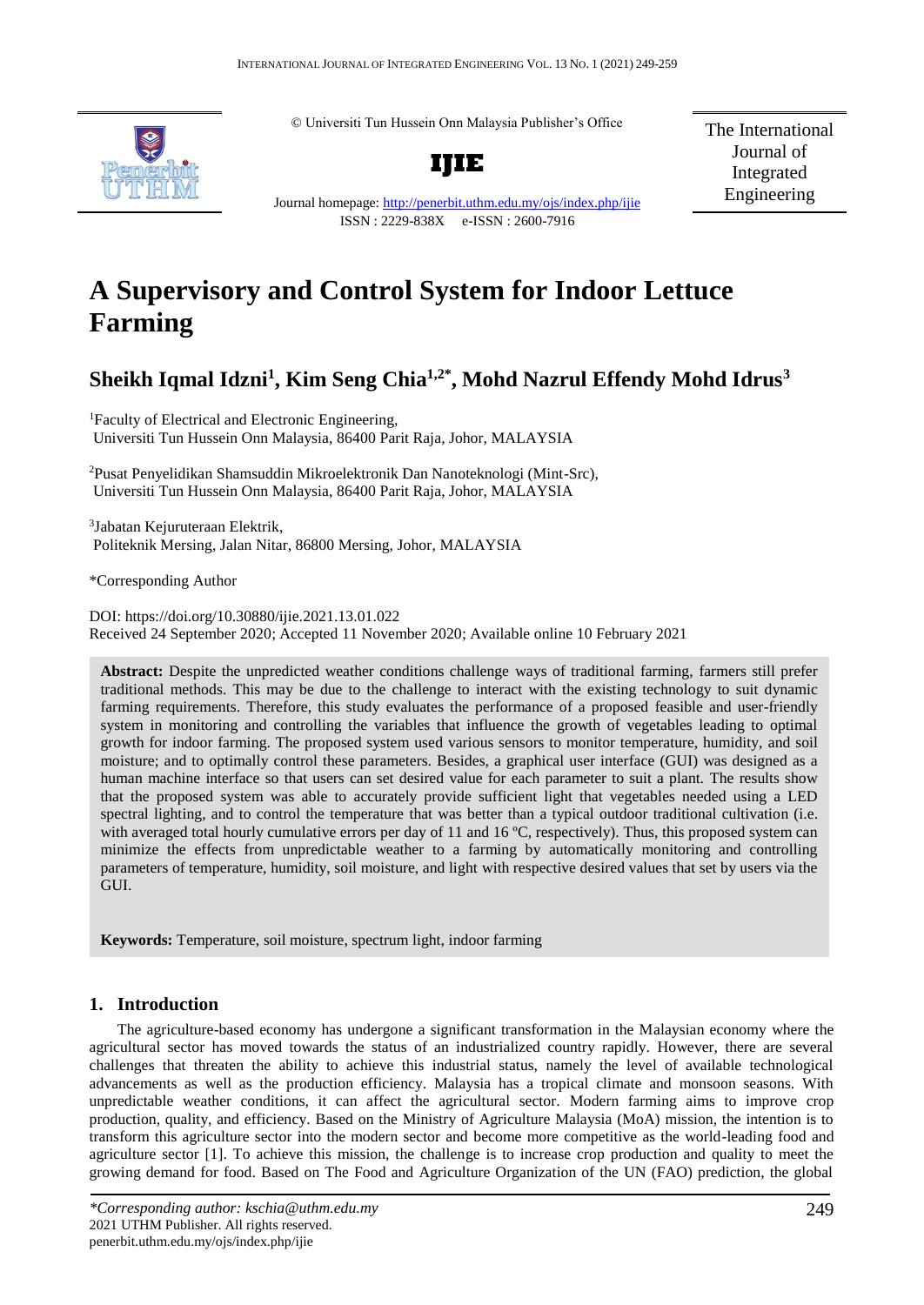population will reach 9.2 billion by 2050. To keep the pace of this demand, food production must increase by 70 percent [2].

Apart from the increasing population, climate change also a big concern that can affect the agriculture sector. East Asia is expected to be one of the regions that will face more challenges from climate change compared to other regions [3]. By controlling the environmental conditions, the production of vegetables can be increased two to four-time faster compared to a typical outdoor and traditional cultivation. This is because a high precision computer control system can provide a desired temperature, humidity, light and CO2 to vegetables [4][5].

Climate condition always playing an important role to grow the vegetable. Climate factors such as temperature, humidity, soil moisture, light, flood, rainfall and natural disaster cannot be controlled naturally. Since the 1980s, climatologists researched on climate change and predicted significant changes in global warming due to the increasing atmospheric concentration of carbon dioxide and it will affect the coming decades [6]. The Intergovernmental Panel on Climate Change (IPCC) report states that there was an increment of  $0.85\degree$ C from 1880 to 2012 on global land and ocean temperature. The IPCC also states that the period between 1983 and 2012 was the warmest in the past 800 years [7]. The unpredicted weather conditions challenge farmers to make correct decisions e.g. when to start farming, when to water the plant, and when to harvest. Some farmers still prefer traditional methods which are depending on experiences to monitor the conditions of farms and relying on the weather forecast to planning their farming activities [8]. This may be due to the difficulty to use the existing technology for small-scale farmers.

Starting in the 1970s, the revolution of the agriculture industry starts when United States (US) try to develop a fully control vegetable factory using only artificial light. The organization builds fully control vegetable cultivation environment by using electrical energy. Japan has started to involve in the vegetable factories in the second half of the 1970s mainly by Hitachi Ltd. and the Central Research Institution of Electric Power Industry and other electric power companies. The world's named Japan as the most active country for implementing technology in the agriculture industry [9]. The achievements of this development are the increase of cultivation spaces, the effective of light utilization and the reduction of production cost. Most of modern farming has been cultivated in such a controlled environment as a greenhouse and vegetable factory. In a vegetable factory, environmental factors are strictly controlled under the optimal condition, while in greenhouse these are controlled based on feedback as affected by the external climate condition [10]. A vegetable factory becomes more popular because it produces a more effective method to find the optimal conditions for a vegetable. The vegetable factory is developed for urban farming because it can be placed in any place regardless of the surrounding environment that can affect the growth. In a vegetable factory, environmental factors e.g. temperature, humidity, light, and CO2 concentration can be strictly controlled based on desired set points. The optimal conditions of a vegetable can be identified by studying the effects of various conditions.

There are many parameters that play important roles in growing vegetables and photosynthesis process e.g. temperature, humidity, soil moisture and CO2. By controlling this parameter, the vegetable can grow healthier and produce better vegetables [11]. Soil moisture is referred to the amount of water per volume of land. Good water management can help the vegetable to increase the performance of nutrient absorption from the soil [11]. Next, vegetables need water in order to transport the nutrients and regulate their growth. The optimum percentage of relative humidity for vegetable development is between 55% to 70% [11]. Every vegetable has a suitable temperature for growth and development. When vegetables received unsuitable temperatures, the development process will be disturbed. Unsuitable temperature can damage the vegetable tissues, as it usually happens when the vegetable in the open air or night frost [11]. Lastly, light activates selectively different photoreceptors in different spectral regions, which induce highly overlapping genes indicating the presence of a shared signaling component [12]. In many developmental processes, e.g. seed germination, leaf size, leaf morphology, plant height, flowering and fruit growth, plant responses to various light effects occur [13]. Even though all visible light can promote photosynthesis, the 400 to 500nm, and 600 to 700nm regions are the most effective [11].

The Human Machine Interface (HMI) is the platform for humans to communicating with machines. HMI commonly used in the process industry because it can allow users to interact with machines, devices or systems [14]. HMI can provide a centralized monitoring and control system for different input and output parameters of the process [15]. HMI can provide a color graphical display to make it more attractive and user friendly. GUI and HMI are almost similar but not synonymous because GUI is frequently leverage for visualization capabilities within HMI. Besides that, HMI can be connected to any microcontroller such as Arduino, Raspberry Pi, Programmable Logic Control (PLC), and input or output sensor so the data can be display to the user for monitoring or controlling. HMI screens may be used for a single purpose, such as monitoring and tracking, or for more complex operations, such as switching off machines or increasing the output speed, depending on how they are implemented. HMI can provide interface to user that makes people who do not have engineering background to easily understand the machine applications and conditions.

The development of the vegetable sector in Malaysia has been increased year by year. Based on the 2018 statistic by the Department of Agriculture (DOA) Malaysia, lettuce ranked tenth on the highest hectare for 10 types of vegetables and cash crops. The production of lettuce in 2018 is 46,113.60 metric tons and the value of production is RM12 565 955.00 [16]. The lettuce harvest area was increased from 2552 hectare (2017) to 3325 hectares (2019) [17]. This shows that the production in lettuce keeps increasing by year because of the demand and it will be the same in the next coming years. The production of lettuce can be drastically increased if the technology was implemented. In Japan,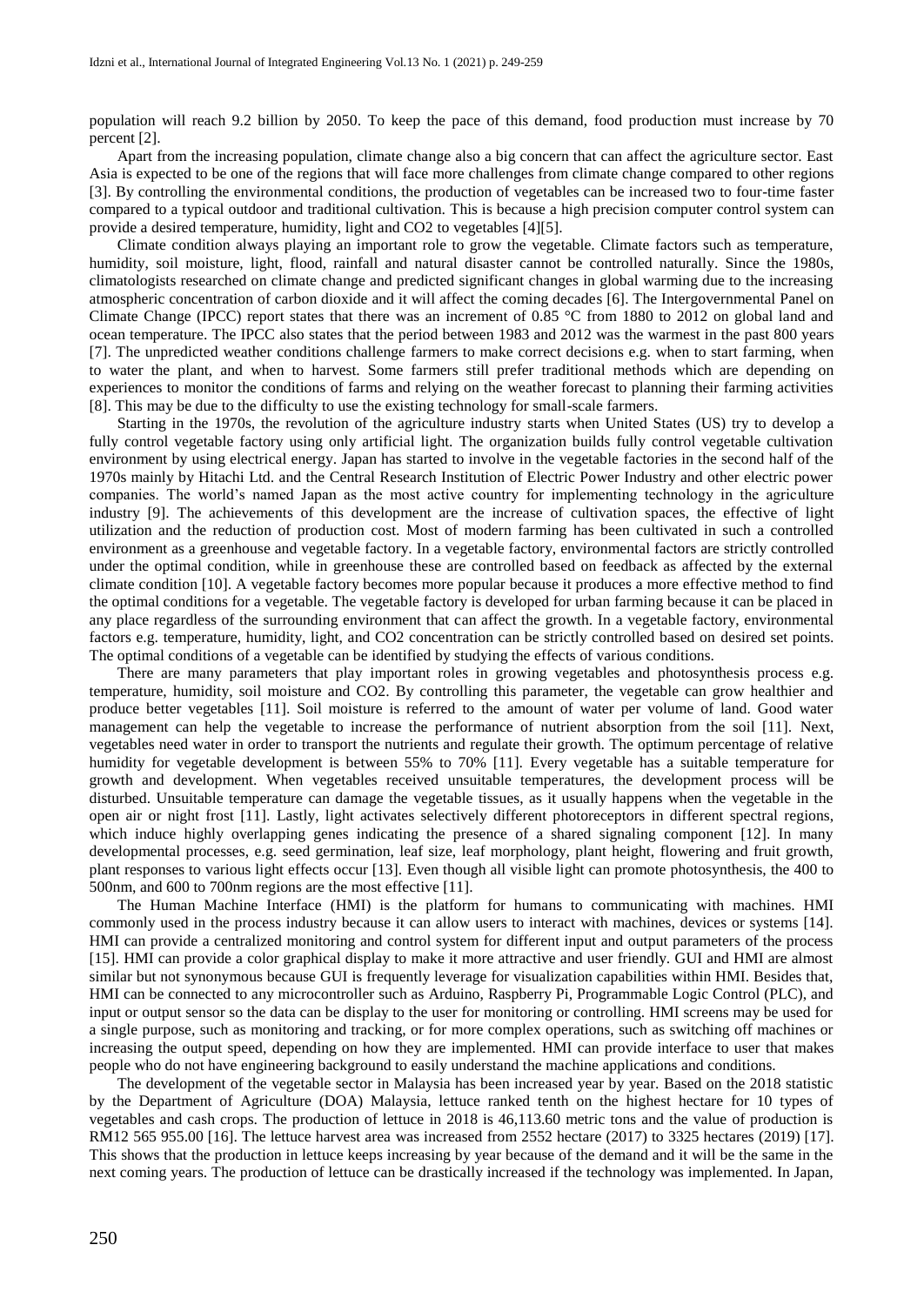lettuce is grown in vegetable factory technology. The largest vegetable factory in Japan produces 9 million lettuces per year and 25000 per day. The profit from using vegetable factory increasing steadily since 2009 [18]. This shows that technology is needed to improve the quantity and quality of production.

In the vegetable factory industry, it always about to grow plants under controlled conditions. Nowadays technology, Light Emitting Diodes (LED) are in the process of replacing these obsolete light sources. Light can be measured by its wavelength in the unit of nanometers (nm). A consistent red light that has 640nm wavelength is important for the creation of the photosynthetic apparatus in plants. The blue light that has 460nm also important to develop the formation of chlorophyll, photomorphogenesis, and stomata opening. A combination of red and blue light that range between 460nm to 640nm is favorable for plant growth [12]. The duration of LED light for lettuce is between 14 hours a day. Next, several studies have proved that the environment can give an effect on lettuce growth and the temperature is one of it. The fastest growth lettuce in a controlled environment was 25 ºC in day and night. There was no impact of varying day to night temperatures on the growth of lettuce when it changed due to light intensity [19]. Previous study shows that the minimum temperature for lettuce to growth is 10.8 ºC and the maximum can be reached at 29.7  $\degree$ C [19]. On the other hand, a suitable irrigation system for lettuce is drip irrigation because it more efficient compared to micro-sprinkler irrigation. The drip irrigation decreased the consumption of water in the soil, maintain proper moisture conditions for lettuce growth and yielding. This method is preferred because the water reached the soil directly in the root area and can make the leaves remain dry which reduces the percentage of the rotten wasted plant [20].

A supervision and control system that governs the growth of vegetables to lead to an optimum growth conditions are crucial to enhance the productivity of farming. Thus, the objectives of this study are to develop a HMI for monitoring and controlling system for a developed indoor lettuce farming prototype, and to evaluate the performance of the developed control and monitoring system in supervising and controlling the variables that govern the growth of vegetables that lead to optimum growth conditions.

#### **2. Materials and Methods**

#### **2.1 System Design and Architecture**

This section explains the whole process used to develop the supervisory and control for the developed indoor farming prototype. The prototype used DHT11 for temperature and humidity sensing, FC-28 for soil moisture sensing, Arduino Uno Ethernet Shield as microcontroller, LED spectral light for sunlight replacement, water pump for water control, a DC fan for the temperature control, and DS3231 clock module for performing actuator at a specific time as that illustrated in Figure 1. Arduino Uno was the primary component that communicated with the FC-28 and DHT11 sensors and displayed the reading on HMI so that the user can monitor the environmental conditions of the prototype. The FC-28 sensor used capacitance to measure the water content of soil by measuring the dielectric permittivity of the soil. In dry condition, the sensor gave an analog value from 0 to 300; in humid soil analog value was from 300 to 700; and if the sensor was in water, the analog value ranged 700 to 950. The water pump was triggered when the soil moisture was below 30% DHT11 used a capacitive humidity sensor and a thermistor to measure the humidity and temperature of surrounding air. The measurement range for DHT11 sensor is 20 to 90% for relative humidity and the accuracy  $\pm$  5% RH, 0 to 50 °C for temperature and the accuracy is  $\pm$  2 °C. The threshold value for temperature is set to 30 ºC. If the DHT11 sensor detects temperature equal or more than 30 ºC, the fan would be automatically turn on to reduce the temperature inside the prototype by air exchange.



**Fig. 1 - The block diagram of the proposed prototype**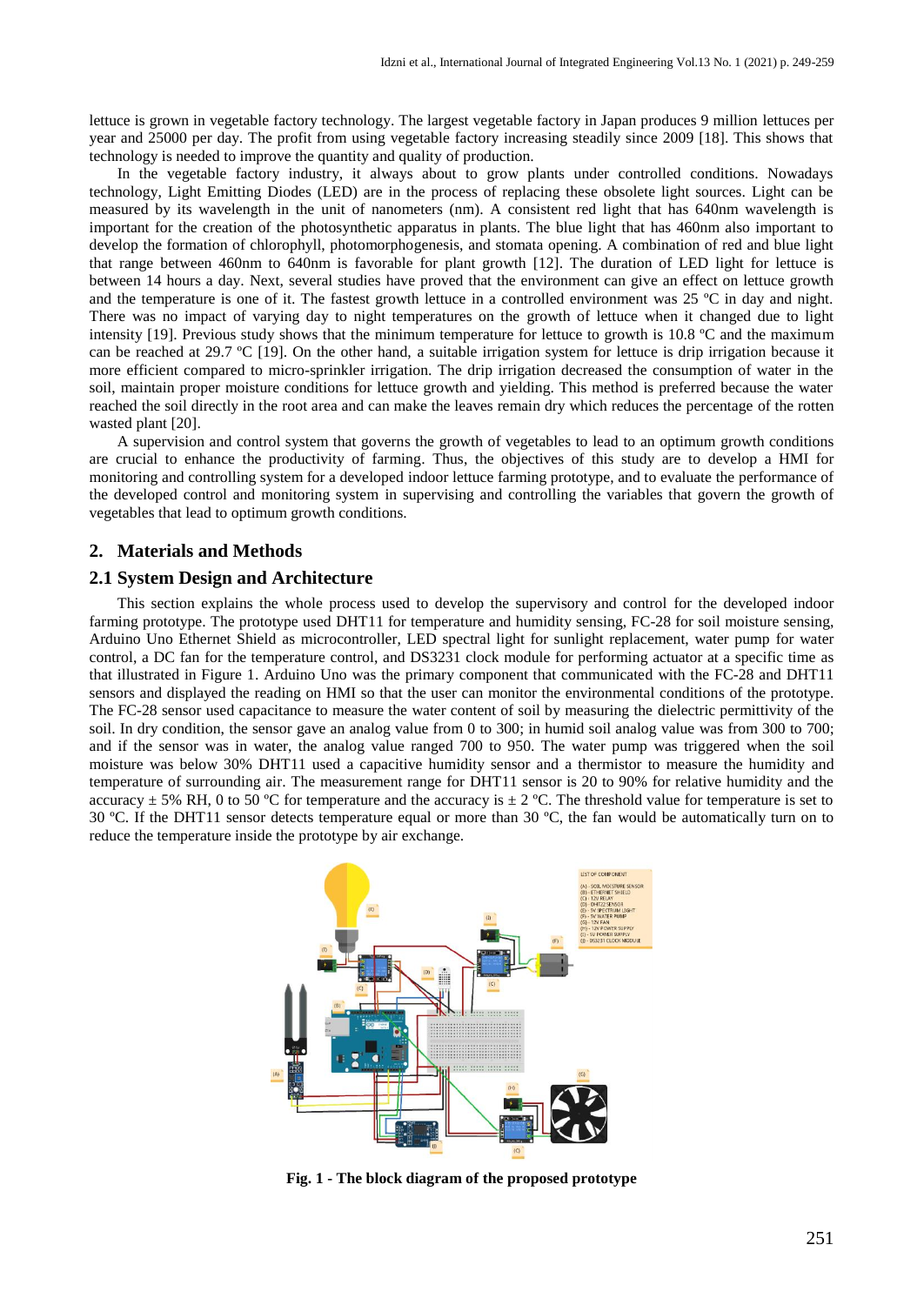Figure 2 depicts the proposed layout of the prototype. The main task of this system was to help farmers to monitor their farm more effectively by controlling the farming conditions according to desired parameters. The recorded data that showed on HMI can be used as references to improve the quality and quantity of future production. Ethernet shield and RJ45 cable were used to communicate Arduino Uno with HMI on the laptop. Arduino Uno Ethernet shield was used to capture the data from the sensor to trigger the actuator and display to HMI. Spectrum light was set to turn on for 14 hours using the DS3231 clock module. All the sensors, spectrum light, DS3231, and water pump were powered by 5V that supplied from the Arduino Uno, while the fan used an external 12V power supply. All the data were display on HMI so the user can monitor the parameter without manually check it on a prototype.



**Fig. 2 - Layout of the proposed prototype**

#### **2.2 Human Machine Interface**

The proposed HMI allows users to key-in their desired values of each parameter. HTML language was used to develop the webpage-based GUI. To open the developed GUI webpage (Figure 3), users can use an internet browser (e.g. Internet Explorer) and then type the IP address that set from the initializing the connection. The Arduino Uno communicated with the webserver so that the data from sensors and actuators were transmitted to the web server and lastly illustrated on the GUI. The last column is the action that automatically taken by the prototype to minimize the difference between the actual and the desired values of the parameters.

| <b>SENSOR</b>             | <b>ACTUAL</b>  | <b>DESIRED</b>                   | <b>ACTION</b>       |
|---------------------------|----------------|----------------------------------|---------------------|
| <b>TEMPERATURE INSIDE</b> | $32^{\circ}$ C | $11^{\circ}$ C to $30^{\circ}$ C | <b>FAN ON</b>       |
| <b>HUMIDITY</b>           | 60%RH          | <b>MORE THAN 35%RH</b>           |                     |
| <b>SOIL MOISTURE</b>      | 20%            | 30%                              | <b>WATERPUMP ON</b> |
| <b>SPECTRUM LIGHT</b>     | $TIME=10:36$   | ON 7AM TO 9PM                    | <b>LIGHT ON</b>     |

**Fig. 3 - The design of the proposed webpage-based GUI for HMI. (Note: RH = relative humidity)**

#### **2.3 Overall Process**

Figure 4 explains the overall process of the proposed system. The proposed system was started by initializing all the inputs and outputs (i.e. DHT11 and FC-28 are the input; and water pump, spectrum light and fan are the output). After that, it initialized the real-time clock module and the connection between Arduino Uno Ethernet shields and a laptop computer to display the data from Arduino to the HMI. DHT11 sensor was used to measure temperature and humidity inside the mini vegetable factory prototype, and the fan would be turned on if the measured temperature exceeded 30 ºC. FC-28 sensor was placed inside the soil to measure the level moisture of soil, and water pump would be turned on if the measured moisture was below than 30%. The duration of spectrum light was 14 hours and it would be automatically turned on or off because the real-time clock module was used to trigger relay at a specific time. All the data from inputs and outputs would be displayed on the HMI so the user can monitor the parameter in real time.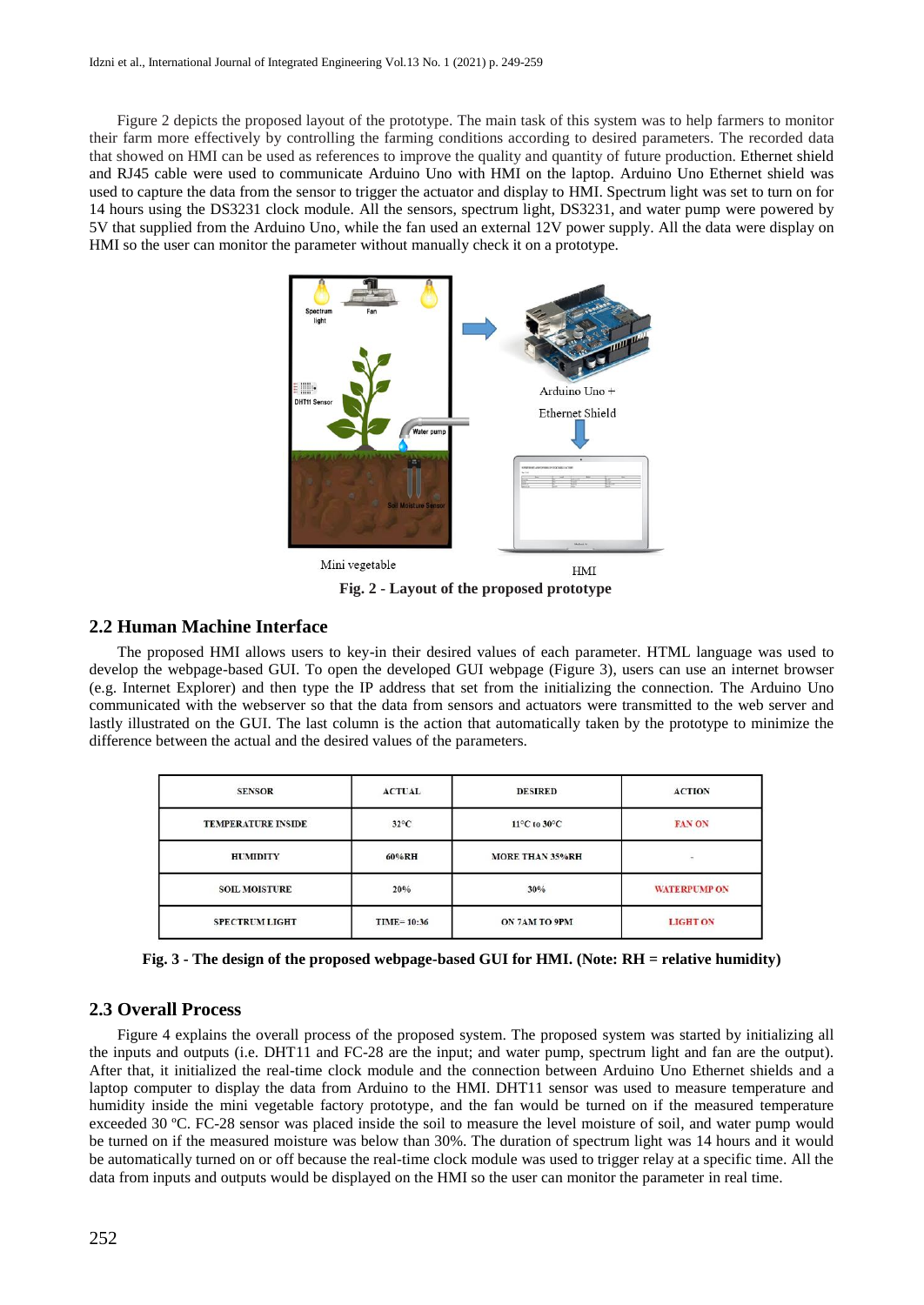

**Fig. 4 - The overall process of the proposed system**

#### **2.4 Performance Evaluation**

The proposed system was compared with a conventional farming method. For the conventional farming method, a plant pot was placed outdoor. The conditions e.g. light source would depend on natural sunlight and environment. There was not irrigation system in the conventional farming method, but we manually water it each day. In this study, the test plant was lettuce. The seed was sown in a pot  $(10 \times 7 \times 6.5 \text{cm}, 25 \text{ seed per pot})$  containing a mix of soil (coco peat and organic). The soil used was 70% of coco peat soil and 30% of organic soil and then mix both soils. After filling the soil inside the plant pot, mist the top of the soil until the soil moist and place the lettuce seed inside the soil in the depth of 0.5cm to 1cm. For the light source, this system replaces sunlight with a LED array light. This LED array light contained four blue (i.e. from 420 to 500nm) and 10 red (i.e. 620nm to 750nm) LEDs. The light would be turned on for 14 hours (i.e. from 7.00 am to 9.00 pm) daily by using the DS3231 real-time clock module. For irrigation of this system, we used a drip irrigation system. The outlet of the water pump diameter pipe was 8mm and the drip was 5mm.

To evaluate the performance of the system, the data from DHT11 and FC-28 sensors were recorded. The data from DHT11 sensors was to evaluate the temperature control performance, while the data from FC-28 sensors was to observe how long it took soil to dry. The temperature and soil performance were observed for 3 days. For temperature control, the data was compared with the temperature by using traditional method. For conventional farming method, no data recorded for soil performance. The soil condition has been checked manually by using bare hand and water if the soil dry and it normally took 1 to 2 days for soil to be dried. With the system, the soil performance was recorded to evaluate how long it took the soil to dry and start watering again.

#### **3. Results and Discussion**

#### **3.1 Temperature Control**

Figure 5 illustrates that the range of temperature during the day and night were between 28 to 34 ºC and 30 to 33 ºC, respectively, for the conventional farming method in the outdoor for three days. This indicates that the natural temperature range was between 28 to 34 °C. The threshold was the maximum temperature (i.e. 30 °C) that needed by vegetable. If the temperature exceeded the threshold value, the temperature was not suitable for vegetable to grow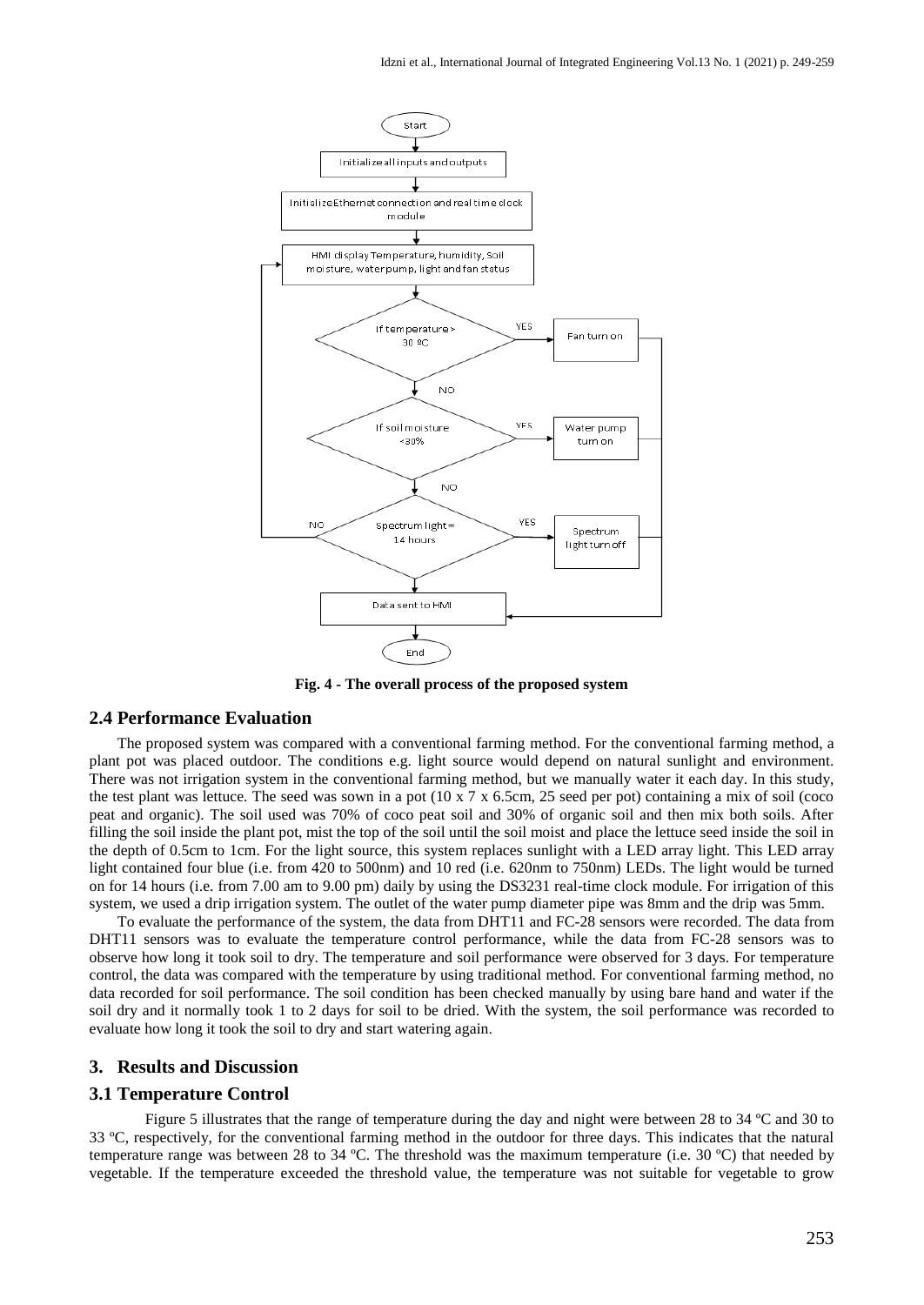optimally. Thus, a desired temperature should be below the threshold indicator. For day 1, the seed received 10 hours of optimum temperature that needed by seed to germinate. For day 2 and 3, the seed received 9 and 6 hours of optimum temperature, respectively. Table 1 shows a comparison between the proposed system and without the proposed system for three different days. The average temperature of the farming method without the proposed system was deviated more from the desired temperature (i.e. 30 °C), compared to than that used the proposed system. Without the proposed system, the average temperature was 1.33 °C to 2.5 °C higher than the desired temperature that the seeds needed to germinate. With the proposed system, on the other hand, the average temperature was only higher 0.04 to 0.50 °C than the desired temperature. Next, the total hourly cumulative error per day was significantly reduced when the proposed system was applied, i.e. from 14-20 °C to 10-12 °C. The total hourly cumulative error per day was computed by summing up the error in each hour per day. The error existed when the temperature was more than the desired temperature i.e. 30 ºC.

|                                                                  | Without the proposed system |           | With the proposed system |           |           |           |
|------------------------------------------------------------------|-----------------------------|-----------|--------------------------|-----------|-----------|-----------|
|                                                                  | Day 1                       | Day 2     | Day 3                    | Day 1     | Day 2     | Day 3     |
| <b>Temperature</b><br>range $(^{\circ}C)$                        | $29 - 34$                   | $28 - 34$ | $30 - 35$                | $28 - 33$ | $27 - 33$ | $28 - 32$ |
| Average<br>Temperature $(^{\circ}C)$                             | 31.33                       | 31.29     | 32.50                    | 30.50     | 30.21     | 30.04     |
| <b>Standard</b><br>deviation $(^{\circ}C)$                       | 1.62                        | 1.69      | 1.66                     | 1.44      | 2.14      | 1.20      |
| <b>Total hourly</b><br>cumulative error<br>per day $(^{\circ}C)$ | 14                          | 14        | 20                       | 11        | 12        | 10        |

| Table 1 - Descriptive statistics of the measured temperature and error percentage by using the proposed system |
|----------------------------------------------------------------------------------------------------------------|
| and that without proposed system                                                                               |

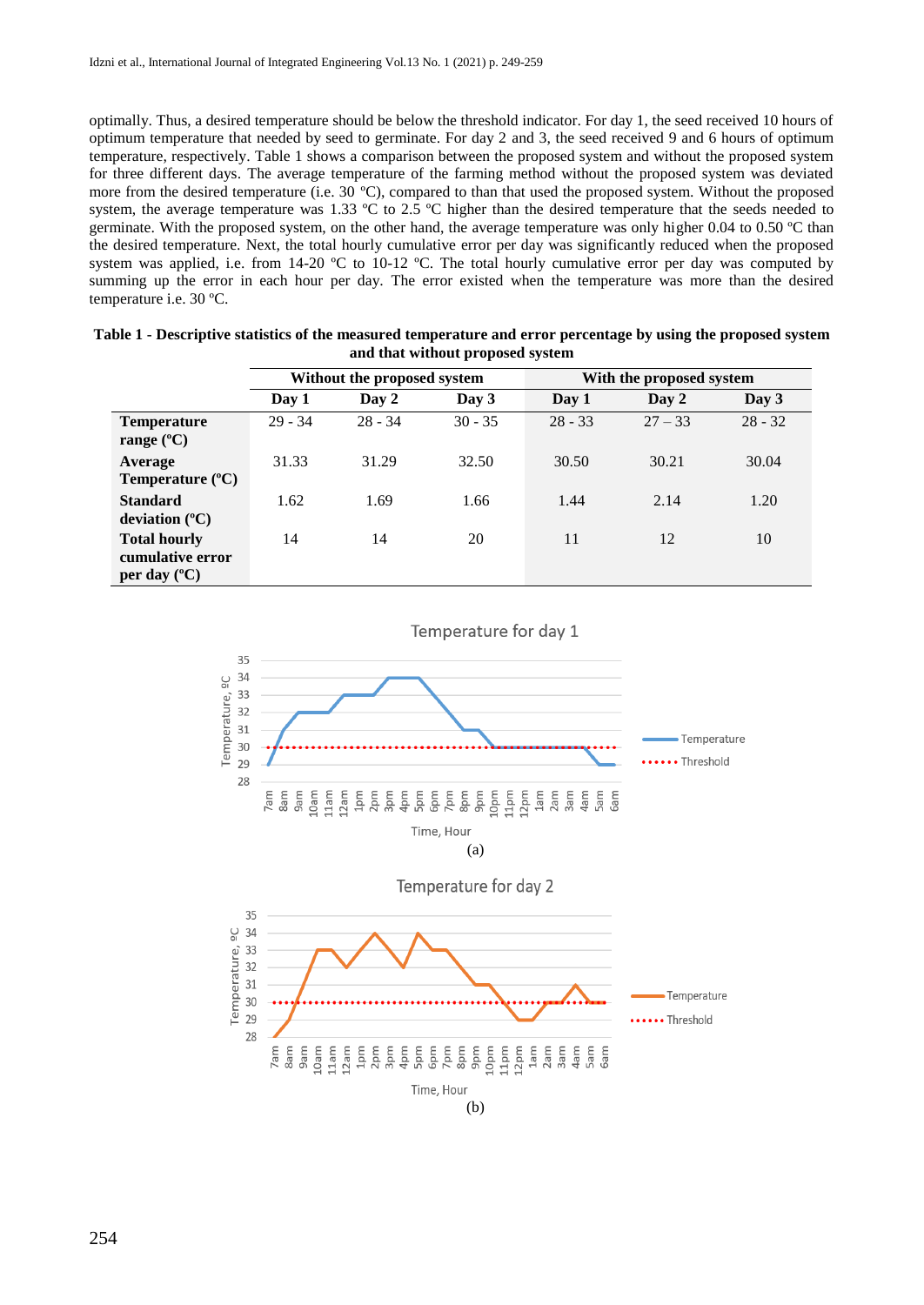

**Fig. 5 - The measured temperature of the conventional farming method for the three days** 

Figure 6 shows the temperature that measured inside the prototype with the proposed system for three days. By inspection, the proposed system minimized the difference between the measured and the desired temperature compared to that without the proposed system (i.e. Figure 5). To grow a lettuce, the minimum temperature is 10.8 ºC and the maximum can be reached at 29.7ºC. For this system, the desired value set to 30 ºC because the sensor resolution is equal to 1. The fan was turned on when the measured temperature was more than the desired (a.k.a. threshold) value. Figure 6 also illustrates that the prototype can sustain 12 to 15 hours a day below the threshold value. The proposed system was able to maintain an optimum temperature for 13, 12, and 15 hours in day 1, 2, and 3, respectively. However, the measured temperature exceeded the desired value from 11 am to 10 pm. This could be due to the surrounding temperature that was high during daytime and the heat exchange mechanism by means of a fan was unable to reduce the temperature below the ambient temperature. Nevertheless, a better performance was obtained compared to that without the proposed system. Alternative that may improve the performance is using Proportional controller that was reported outperform to Logic controller and can maintain the desired temperature [22].

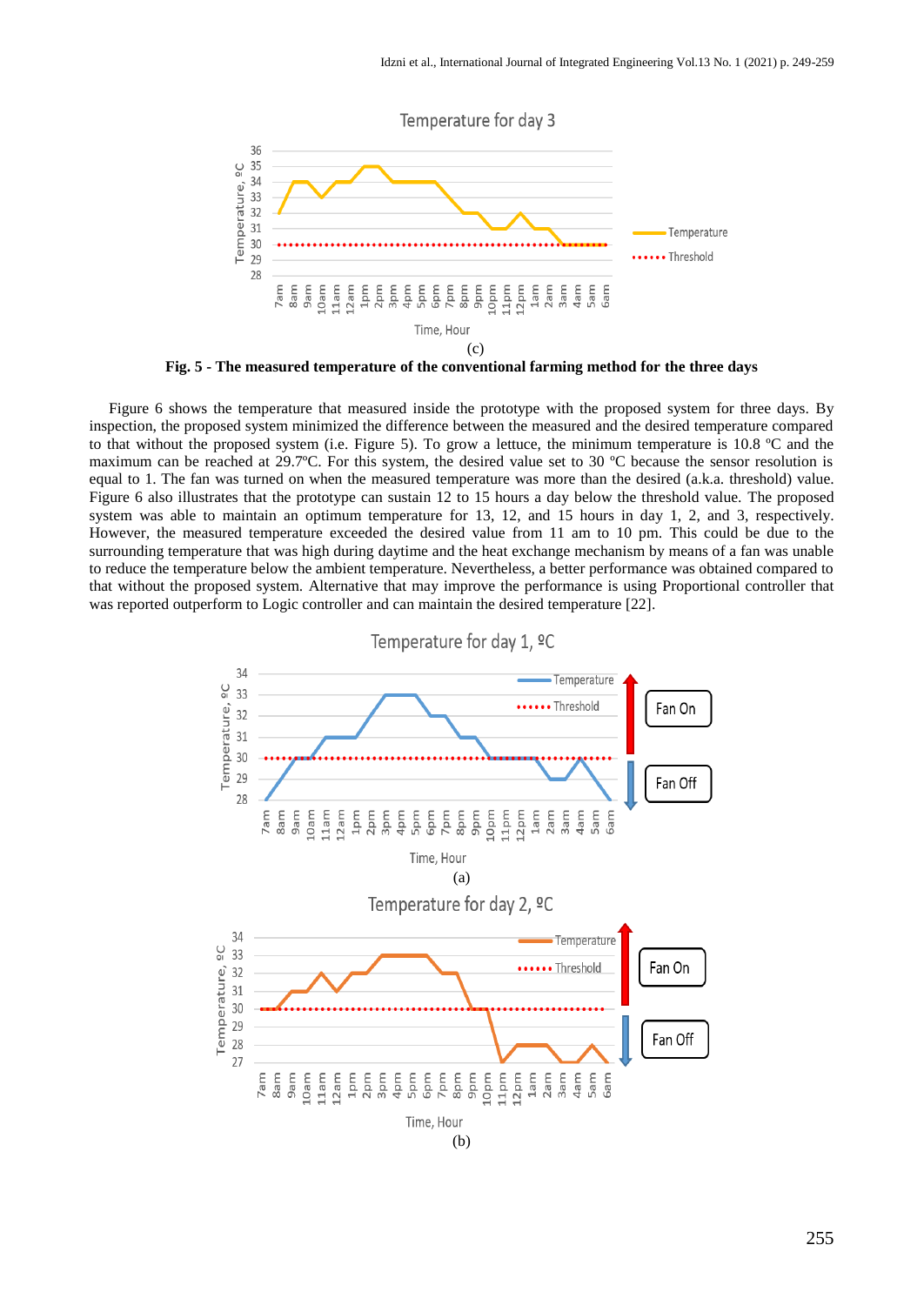

**Fig. 6 - The measured temperature of the farming method with the proposed system for the three days**

#### **3.2 Soil Moisture Control**

 Figure 7 shows the measured soil moisture by FC-28 sensor for the prototype with the proposed system for three days. Soil took more than 32 hours to reduce its moisture to the 30%. On the first day, soil moisture was start from 0%. When the sensor detected the soil moisture was below the threshold, a water pump was activated to watering the soil until the measured soil moisture was more than 30%. From the experiment, the soil moisture would be around 68% when the water pump was activated and deactivated once. For the first day, the water pump was activated to supply water into soil because the reading was below the threshold and deactivated when the reading at 68.33%. For the first day, it took 32 hours before then next cycle of watering. The water pump was activated at 3 pm on day 2 and lastly, the water pump was activated at 1 am on day 3. With this system, we can accurately monitor the soil moisture condition with optimal moisture level. The threshold value can be set accordingly to avoid water overflow inside soil compared with the conventional farming method. This is because the system can display specific amount of water inside the soil and only start watering if the soil moisture was below the desired level.



Soil Moisture for day 1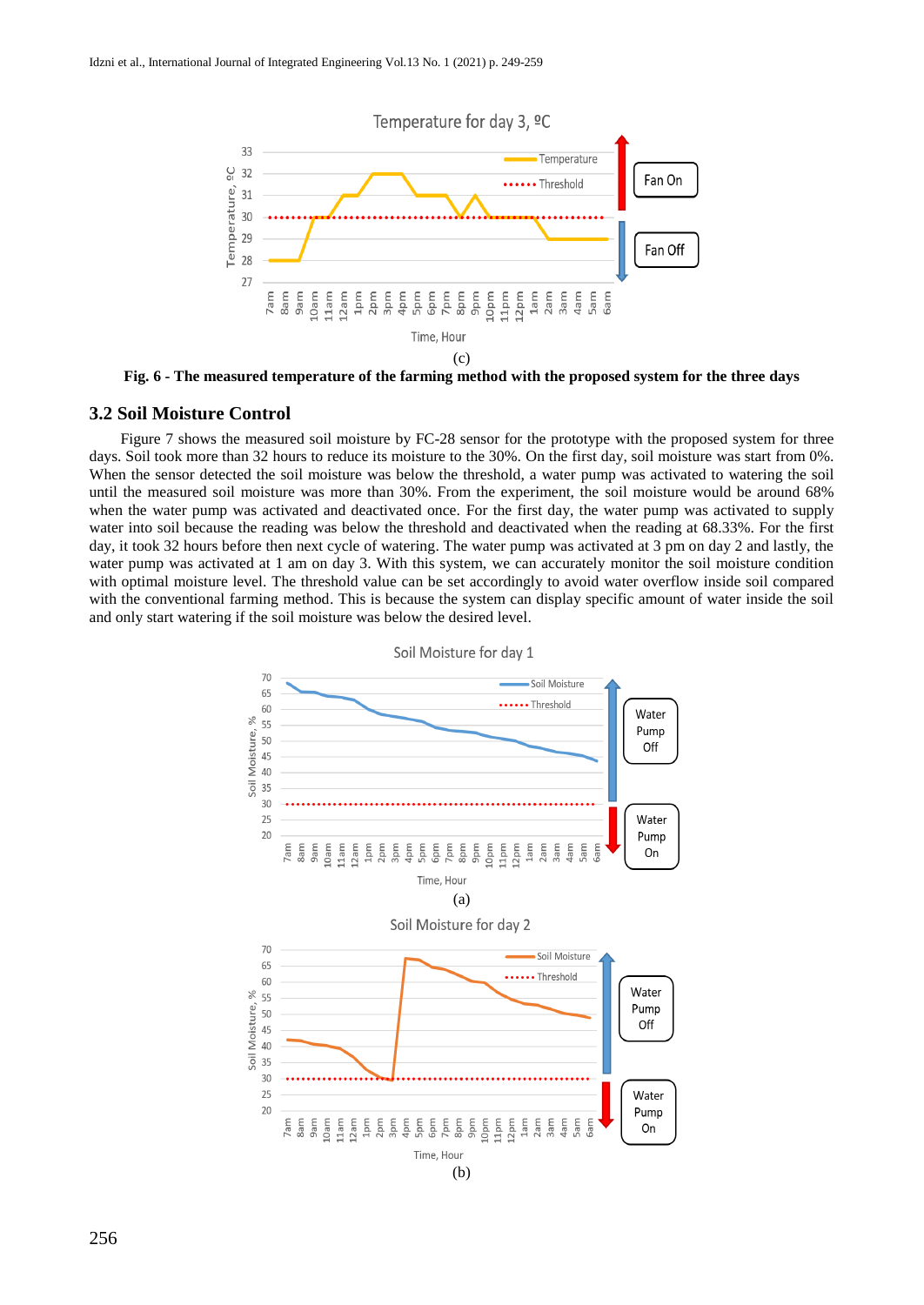

 For the performance of LED spectrum light control, the duration of the light in turn on condition was 14 hours, from 7 am to 9 pm each day. The duration can be adjusted according to the type of vegetable. This spectrum light contained two different wavelengths for red and blue, respectively. The color of spectrum light is important because it can affect plant growth. The blue light (i.e. 460nm) is important to develop the formation of chlorophyll, stomata opening and photomorphogenesis. The red light (i.e. 640nm) is vital to create photosynthetic in vegetables. The favorable light is a combination of red and blue light that has ranged between 460nm to 640nm. The performance of the spectrum light was accurate because the spectrum light was working based on the desired time. There is no delay when the light changing the state because the DS3231 real-time clock module was used in this system.

#### **3.4 Seed Germinate**

**3.3 Lighting Control**

The preparation of seeds and soils was the same with the conventional farming method. The plant pot placed inside the prototype with the proposed system to control environment parameters of temperature, soil moisture, and lighting. The temperature range inside the vegetable factory was between 29 °C to 34 °C. For soil moisture, if the early reading of the sensor more than 60%, it would take 32 hours for the next watering cycle. In general, the proposed system was unable to germinate lettuce seeds successfully. This could be due to the mean temperature was from 30.04 ºC to 30.5 ºC while lettuce needs temperature from 10.8 to 29.7 °C. This system was unable to maintain the optimum temperature for hours. The temperature treatment of more than 30 °C might cause the effect of inhibitory on germination. The inhibitory effect causes the seed to produce ethylene during the germination period [21]. Nevertheless, the proposed system (Figure 8) can provide better environment conditions compare to the conventional farming method.



**Fig. 8 - The prototype with the proposed system for indoor farming: (a) LED lighting; (b) fan; (c) moisure sensor; (d) temperature sensor; (e) watering pipe; and (f) planting pot**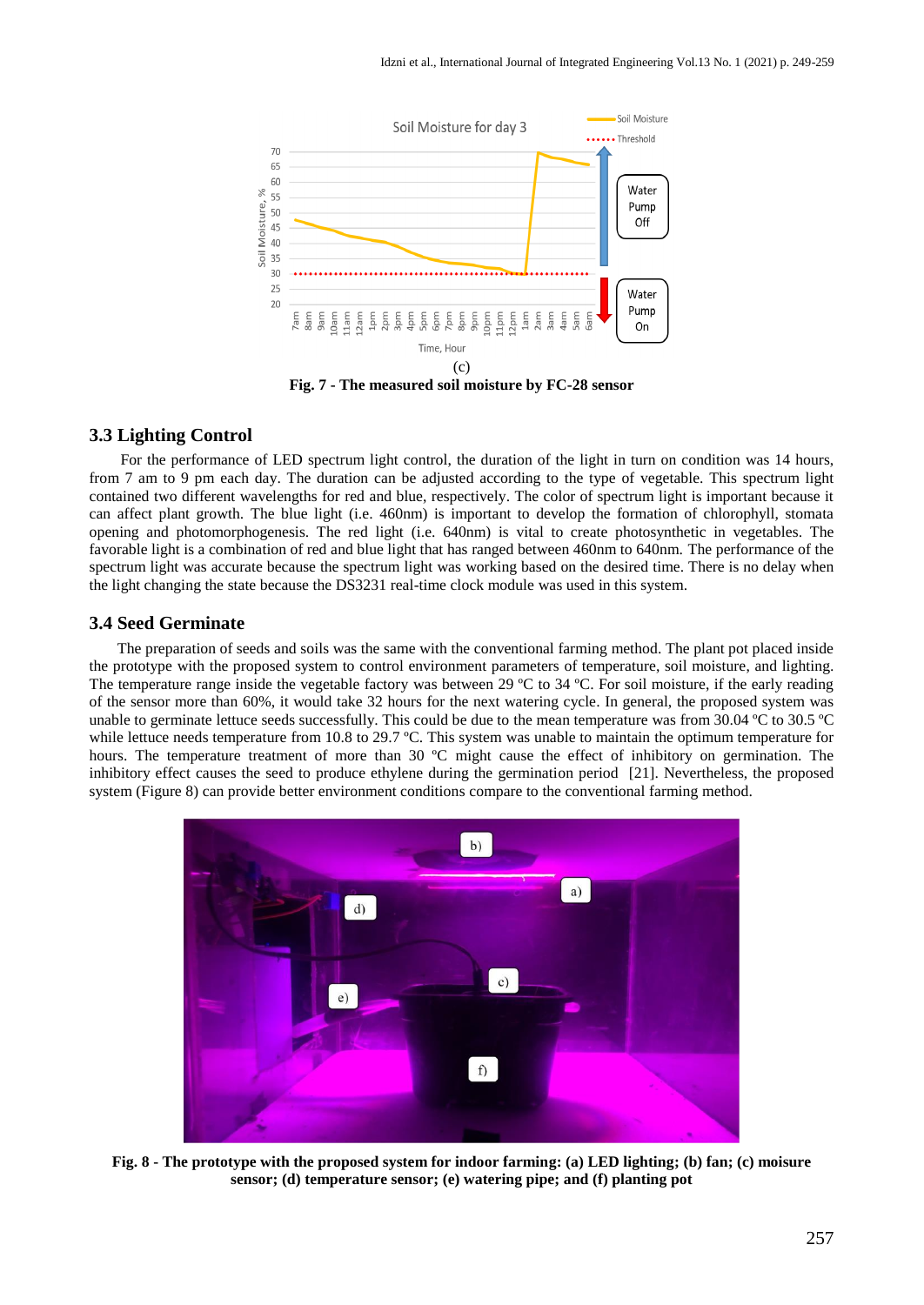#### **4. Conclusion**

The proposed supervisory and control system for this prototype was successfully developed to control and monitor the temperature, soil moisture, and lighting duration for indoor farming. Results show that the proposed system provided better environmental conditions compared to conventional farming method. A Human Machine Interface (HMI) was developed to monitor and control the system in developing the prototype. The HMI can communicate with the Arduino ethernet shield and it successfully displayed all the parameters that regulate the growth of vegetables automatically according to the desired values. The proposed system was able to collect the measured temperature and soil moisture values for the purpose of evaluating the performance of this prototype and comparing it with the conventional farming method. The proposed system provides a longer optimum temperature duration that needed by vegetables and has lower averaged total hourly cumulative errors per day compared to the conventional farming method, i.e. 11 and 16 °C, respectively. Besides that, the proposed system can display the soil moisture reading and watering automatically if the soil moisture was lower than the desired value. By using this system, environmental conditions can be automatically controlled and easier to be monitored by farmers. Since this proposed system can minimize the impact from unpredictable weather, the proposed system is promising to bring positive impact to the agricultural sector by providing better conditions for growing vegetables.

#### **Acknowledgement**

The authors would like to acknowledge Faculty of Electrical and Electronic Engineering, Universiti Tun Hussein Onn Malaysia for providing facilities for this study.

#### **References**

- [1] Ministry of Agriculture and Agro-Based Industry Malaysia. (2013, March 22). Ministry of Agriculture and Agro-Based Industry. Retrieved September 9, 2019, from Malaysia Central official website: http://www.malaysiacentral.com/information-directory/ministry-of-agriculture-and-agro-based-industrykementerian-pertanian-dan-industri-asas-tani-malaysia/
- [2] Alexandratos, N., Bruinsma, J. (2012). World Agriculture Towards 2030/2050. Food and Organization (FAO)
- [3] Li, C. H. (2019). Sustain, Consumer attitude, concerns, and brand acceptance for the vegetables cultivated with sustainable plant factory production systems. Sustainability 2019, 11, 4862
- [4] Luna-Maldonado, A, I., Vidales-Contreras, J, A., & Rodríguez-Fuentes, F. (2016) Editorial: Advances and trends in development of plant factories. Frontiers in plant science, 7, 1848
- [5] Chenjun, Y., Hong, Z., & Jingyue, L. (2016). Safety production based LED light system design for plant factories,Conf. Proc. - 2016 13th China Int. Forum Solid State Light. SSLCHINA, 38, 97–100
- [6] Chamburi, S., Alam, M. M., Wahid, M. M., & Abu, Q. A. (2009). A Review of the Linkages between Climate Change. Agricultural Sustainability and Poverty in Malaysia, International Review of Business Research Papers, 5, 309-321
- [7] Kuok, K. H. D., (2019). Climate change in Malaysia: Trends, contributors, impacts, mitigation and adaptations. Sci. Total Environ, 650, 1858–1871
- [8] Mohd, A. O., Lei, H. W., Talib, A. Z., & Tan, S. Y. (2012). An experience in deploying GreenEve2Peace: Mcommunity for farming community in Malaysia. Int. Conf. Inf. Soc. i-Society 2012, 188–192
- [9] Watanabe, H. (2011). Light-controlled plant cultivation system in Japan Development of a vegetable factory using LEDs as a light source for plants. Acta Hortic, 907, 37–44
- [10] Hashimoto, Y., Yi, Y., Morimoto, T., Nyunoya, T., Nishina, H., & Nakane, Y. (1987). Pilot Chamber for the Identification of the Growth Process in a Vegetable Factory. IFAC Proc, 20(5) , 333–338
- [11] Ponce-Guevara, K. L., Palacios-Echeverr´ıa, J. A., Maya-Olalla, E., Dom´ınguez-Limaico, H. M., Su´arez-Zambrano, L. E., et al. (2018). GreenFarm-DM: A tool for analyzing vegetable crops data from a greenhouse using data mining techniques (First trial). 2017 IEEE 2nd Ecuador Tech. Chapters Meet, 1–6
- [12] Urbonavičiūtė, A., (2007). Effect of short-wavelength light on lettuce growth and nutritional quality. Sodininkystė ir daržininkystė, 26(1), 157–165
- [13] Gangadhar, B. H., Mishra, R. K., Pandian, G., & Park, S. W., (2012). Comparative study of color, pungency, and biochemical composition in chili pepper (Capsicum annuum) under different light-emitting diode treatments. HortScience, 47(12), 1729–1735
- [14] Xie, L., (2014). Supervisory Control and Data Acquisition System Design for CO2 Enhanced Oil Recovery. EECS-2014-123
- [15] Lourdes, T., & Gopalakrishnan, A., (2017). Co-design applied, design of open hardware based Human Machine Interface. 2017 2nd International Conference on Communication and Electronics Systems (ICCES), Coimbatore, 2017,104-108
- [16] Department of Agriculture Peninsular Malaysia. (2018). Vegetables and Cash Crops Statistic Malaysia. Kuala Lumpur: Department of Agriculture Malaysia